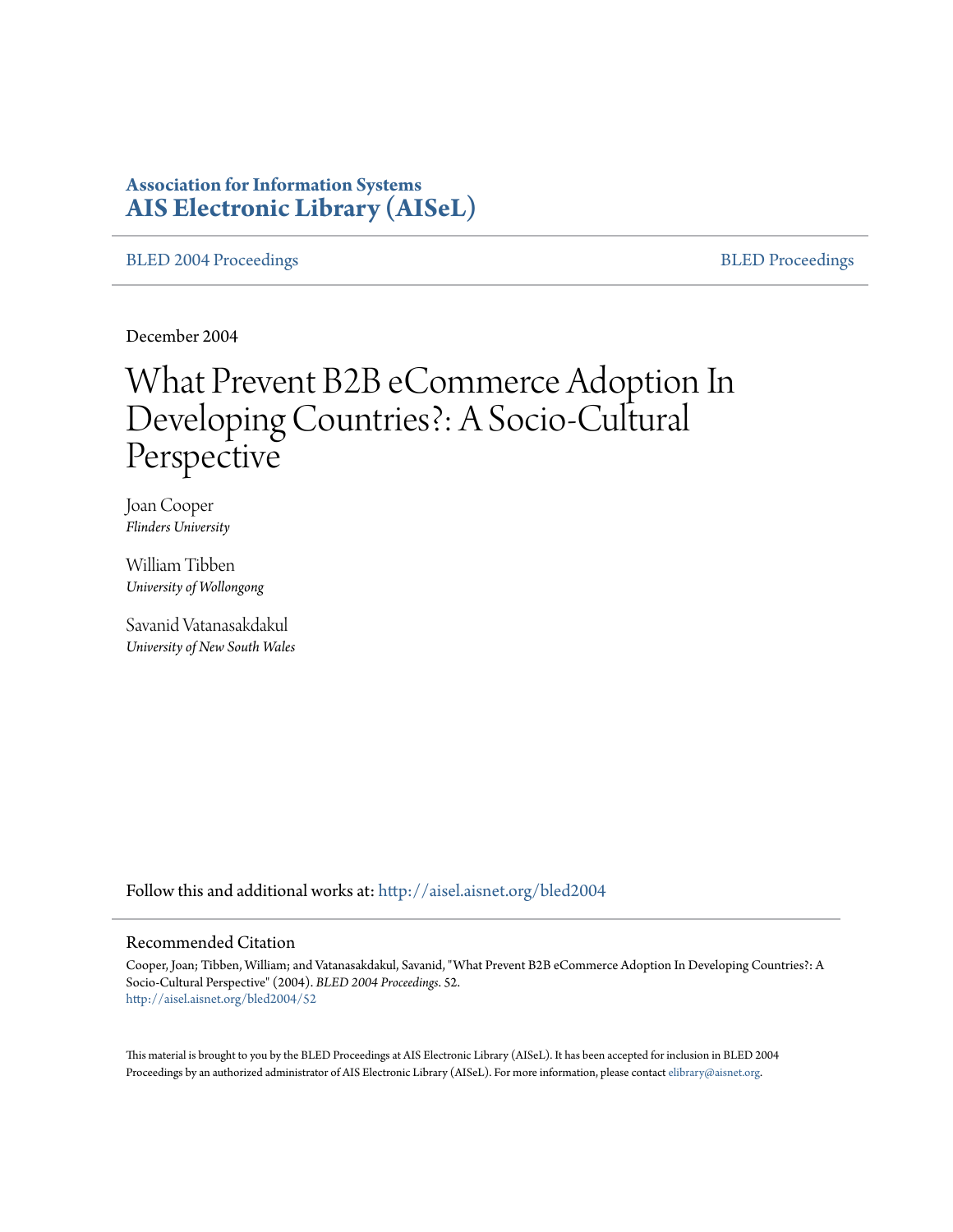## **17th Bled eCommerce Conference**

#### **eGlobal**

Bled, Slovenia, June 21 - 24, 2004

# **What Prevent B2B eCommerce Adoption In Developing Countries?: A Socio-Cultural Perspective**

#### **Savanid Vatanasakdakul**

University of New South Wales, Australia savanid@student.unsw.edu.au

#### **William Tibben**

University of Wollongong, Australia wjt@uow.edu.au

#### **Joan Cooper**

Flinders University, Australia joan.cooper@flinders.edu.au

#### **Abstract**

*It is widely believed that B2B e-commerce will help firms in developing countries to reduce cost and to improve their access to global market. Yet, developing countries are still some way from success in their adoption of B2B e-commerce. This paper explores social and cultural perspectives that impact on B2B e-commerce adoption in developing countries. Interviews were conducted with key informants from various industries in Thailand. Some common problems related to social and cultural issues faced by industries are presented. It was found that even though B2B e-commerce was implemented in many firms, its use was still very limited. Firms do not feel that they have benefited much from B2B e-commerce adoption. The problem identified is that the immediate social and cultural expectations of e-commerce users in Thailand are not being met by e-commerce technologies. It appears that technologies that have evolved from Western society are designed to meet needs that do not necessarily exist in the commercial environment of Thailand.* 

#### **1 Introduction**

l

Internet based business to business (B2B) electronic commerce<sup>1</sup> has been predicted to be a new driver of economic growth for developing countries, (Kraemer et al., 2002; UNCTAD, 2001; UNCTAD, 2002a, UNCTAD, 2002b; Humphery, 2002; Humphery et

<sup>&</sup>lt;sup>1</sup> Internet based B2B e-commerce defined by this research is limited to B2B e-commerce platform based on Internet and the World Wide Web (WWW) and excludes Electronic Data Interchange (EDI).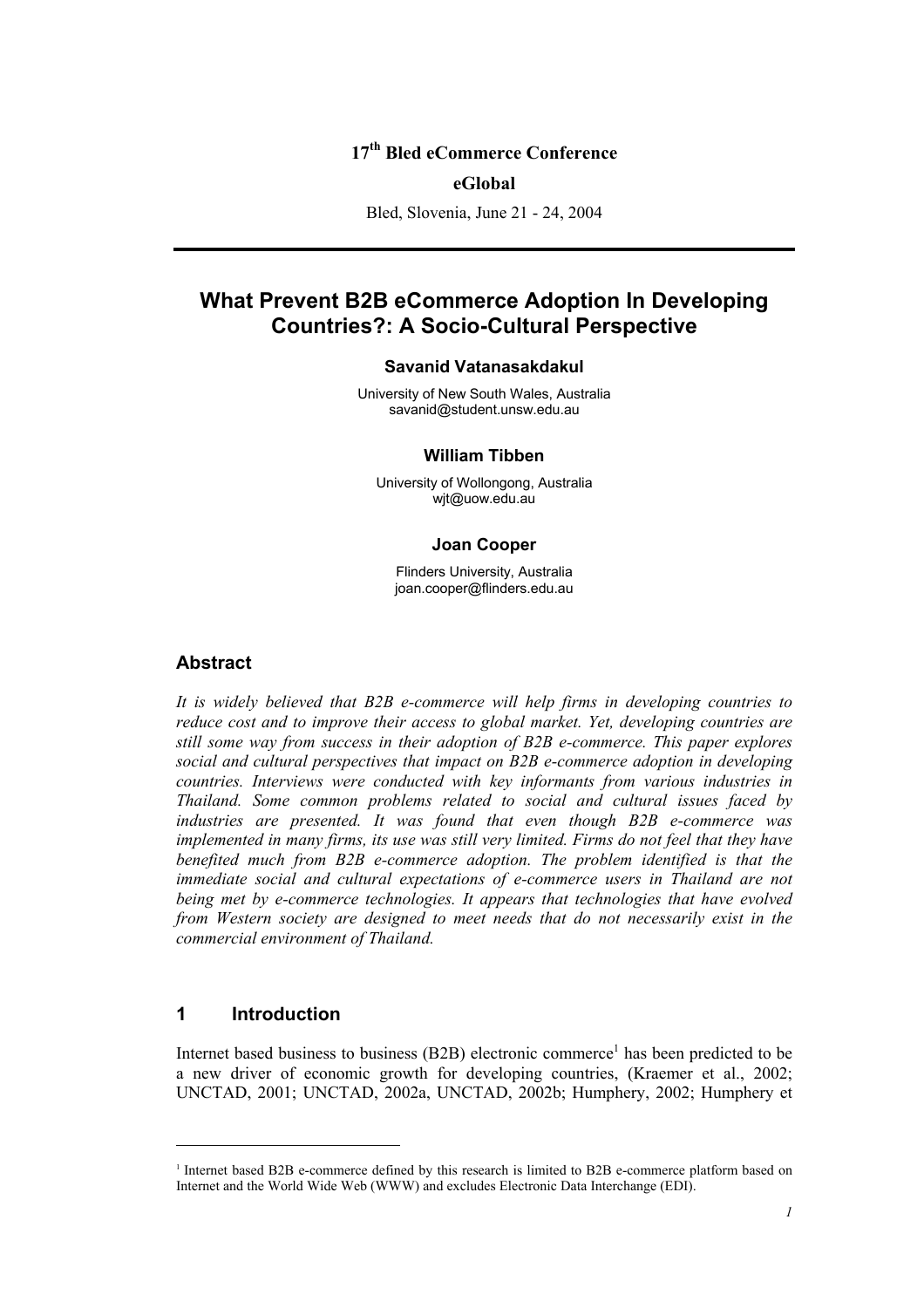al., 2003). This has promoted a new hope for developing countries<sup>2</sup> to exploit new areas of competitive advantage and to leap-frog other economies through Internet-enabled social and economic development. In theory, this presents great opportunities to business organizations in developing countries to gain greater global access and reduce transaction costs (Kraemer et al., 2002; UNCTAD, 2002a; Humphery et al., 2003). However, previous research has found that developing countries have not derived the expected benefits from B2B e-commerce (Pare 2002, Humphrey et al. 2003, Tregurtha and Vink, 2002). Consequently, there is still doubt about how B2B e-commerce will actually lead firms in developing countries to new trading opportunities (Humphrey et al. 2003, p.i). Thus, understanding B2B e-commerce adoption has become an important issue.

Much of research into e-commerce adoption concludes that the lack of technological infrastructure is the main barrier to e-commerce adoption and the key priority for developing countries is to ensure that their citizens have access to the Internet at a reasonable price (UNCTAD 2002a, p.11; Gibbs et al., 2002). On the other hand, the literature on the digital divide problem generally concludes that the divisions that prevent productive use of Information and Communication technologies (ICTs) are more than technology and also include cultural factors (Gurstein, 2003; Jussawalla, 2003, p.4; Kling, 2000; Tibben, 2003). According to Kling (2000, pp. 258-259) overcoming the digital divide problem, means that both "technological infrastructure" and "social infrastructure" must be considered. The little evidence that is available suggests the need for further research. In particular, the area of B2B e-commerce adoption in developing countries in relation to social and culture aspect requires further investigation.

This report addresses this gap. It focuses on the use of Internet based B2B e-commerce which scopes the use of the Internet and related applications to support business. This study provides empirical evidence and discusses how Internet based B2B e-commerce fails or enables firms in Thailand. We investigate a relationship between social and culture aspect and Internet based B2B e-commerce adoption. Various industries and key informants enabling B2B e-commerce in Thailand were interviewed. The results of this study indicate the impact that cultural factors have on the adoption of B2B e-commerce in developing countries.

## **2 Theories And Framework**

l

Although, there are number of studies that examine e-commerce adoption (Zhu and Kraemer, 2002; Kraemer et al., 2002; Humphrey et al., 2003; Rokhman and Finley, 2002; Gulledge, 2002; Clarke and Flaherty, 2003; Standifer and Wall, 2003); it is note worthy that what is missing in this area is a framework that is specific for B2B e-commerce adoption in developing countries with a cultural perspective. Hence, this research adopts a culture theory that has been widely used in related research areas such as IT adoption and e-commerce adoption. Hofstede's national culture theory is selected.

Hofstede, one of the most famous scholars in the area of culture research, identified and validated five independent factors of national culture differences. These are power distance, individualism, masculinity, uncertainty avoidance and long-term versus short-

<sup>2</sup> Developing countries is defined by the World Bank (2001) as "low and middle-income countries in which most people have a lower standard of living with access to fewer goods and services than do most people in high-income countries. There are currently about 125 developing countries with populations over 1 million; in 1997, their total population was more than 4.89 billion". Economies are divided according to 2002 Gross National Income (GNI) per capita, calculated using the World Bank Atlas method. The groups are: low income, \$735 or less; lower middle income, \$736 - \$2,935; upper middle income, \$2,936 - \$9,075; and high income, \$9,076 or more (The World Bank, 2002).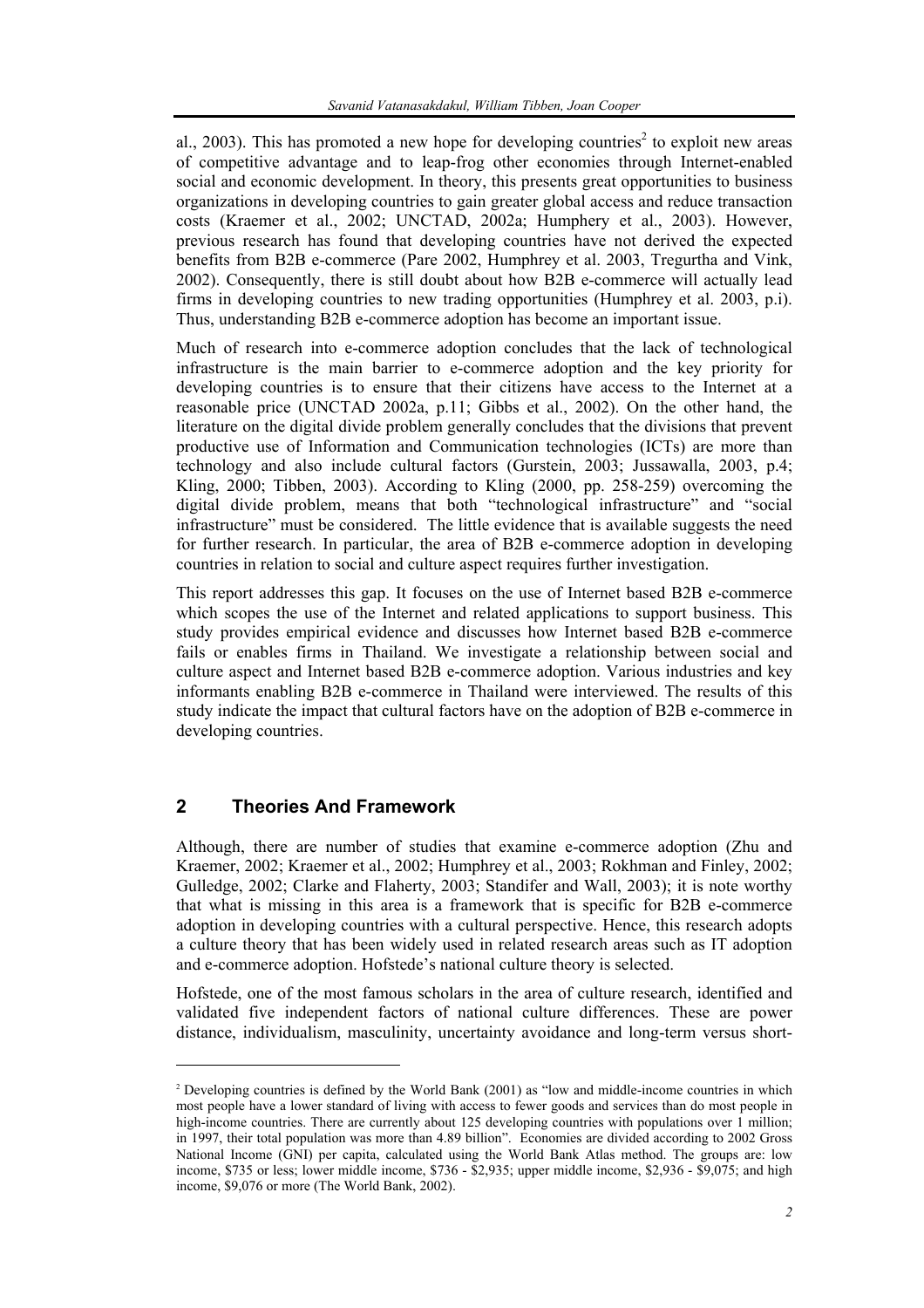term orientation. This idea was first based on a large research project that studied national culture differences across subsidiaries of IBM in 64 countries and there were 117,000 questionnaires from 88,000 respondents (Hofstede, 1997).

| <b>Factors</b>                          | <b>Description</b>                                                                                                                                                                                                   |
|-----------------------------------------|----------------------------------------------------------------------------------------------------------------------------------------------------------------------------------------------------------------------|
| 1. Individualism/<br>Collectivism (IDV) | Individualism pertains to societies in which the ties between individuals are<br>loose. Collectivism pertains to societies in which people from birth onwards are<br>integrated into strong, cohesive in groups.     |
| 2. Power distance (PDI)                 | The extent to which the less powerful members of institutions and organizations<br>within a country expect and accept that power is distributed unequally.                                                           |
| 3. Masculinity/Femininity<br>(MAS)      | Masculinity pertains to societies in which social gender roles are clearly<br>distinct. Femininity pertains to societies in which social genders roles overlap.                                                      |
| 4. Uncertainty avoidance<br>(UAV)       | The extent to which the members of a culture feel threatened by uncertain or<br>unknown situations.                                                                                                                  |
| 5. Long term /Short term<br>orientation | Values associated with Long Term Orientation are thrift and perseverance;<br>values associated with Short Term Orientation are respect for tradition, fulfilling<br>social obligations, and protecting one's 'face'. |

*Table 1: Hofstede's National Culture Dimensions* 

These cultural factors by Hofstede are used in the data analysis process to find out how well the research data can be explained by these culture factors and to what extent that Hofstede's national culture theory can be adapted to this area of research.

## **3 Research Methodology**

A qualitative research method is used for this study, as it is best suited to research relating to social and cultural context (Rubin and Rubin, 1995; Travers; 2001; Creswell; 2003; Miles and Huberman, 1994; Punch, 1998; Gray, 2003). This study was conducted by using a case study research approach. Thailand, which is one the developing countries in the South East Asia region, was selected. A brief summary about Thailand and the reasons for choosing this case study will be presented. Then, the data collection methods will be discussed.

#### *3.1 Brief Summary On Thailand*

Since 1997, Thailand has faced a major economic crisis. The Thai government has acknowledged the importance of e-commerce. They are attempting to use e-strategies for economic transition by setting up the national IT 2010 development plan. Five areas that the Thai government supports are e-government, e-commerce, e-industry, e-education and e-industry (NECTEC, 2002a; NECTEC, 2002b; NECTEC, 2002c; NECTEC, 2002d; NECTEC, 2002e; ECRC, 2002; NSTAD, 2000). According to a recent national ecommerce survey in 2001 by NECTEC (2002a), there are a total of 6,460 Thai websites. Among those websites only 3,765 are active and accessible websites. 88.85% (3,335 websites) of these websites are mainly used for promotional purpose only. Compared to the year 2000 this represents only a 1% increase towards adoption of e-commerce strategies.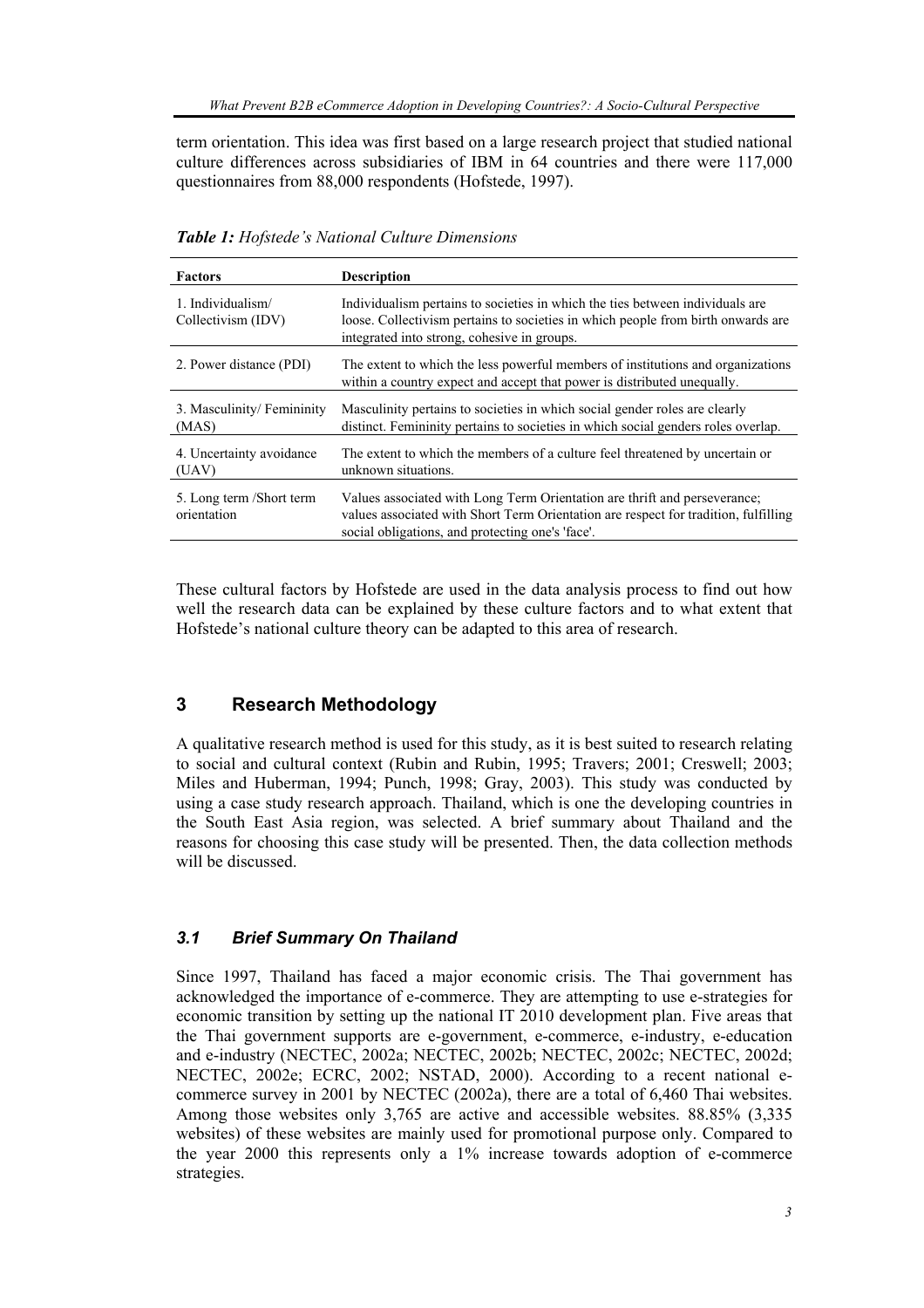To date the Thai government's policies have concentrated on building technological infrastructure (NECTEC, 2002b; NECTEC, 2002c; NECTEC, 2002d; NECTEC, 2002e; ECRC, 2002; NSTAD, 2000; NITCS, 1999). Interestingly, Dr. Thaweesak Koannatakool, director of national electronics and computer technology centre of Thailand in the Joint UNCTAD-UNESCAP Asia-Pacific Regional conference on e-commerce strategies for development, points out that access to technologies including basic telecommunications, hardware and software is not a major problem in the adoption of the Internet in Thailand. More important is the challenge of how Thai companies can adapt knowledge and technologies to maximize the benefits for social and economic development (Koannatakool 2002, p.13). Similarly, research by Gray and Sanzogni (2004) of national e-commerce plans and strategies in Thailand led them to state "How do you change cultural impacts on technology developments? seems to be the real and imposing question in Thailand". However, there is little further investigation on this issue.

## *3.2 Data Collection Methods*

The data collection method employed by this study is in-depth interviews. The data was collected by a fieldwork study in Thailand for one-month period during June to July 2003 by the author, who is a native of Thailand and has experienced working in IT consultant area in the region. Before visiting organizations, each of the interviewee was preliminarily contacted and they received a list of guideline question. Each interview is approximately an hour.

The 21 key informant interviews were conducted in Thailand with various industries sectors such as manufacturing, tourism industries, banking, e-security services provider (see Table 2). The majority of the interviewees are top managers such as Chief Executive Officer (CEO), founder, marketing executive, presidents, vice presidents of organizations or at least the divisions that support e-commerce of an organization. In addition, we also interviewed research scholars who have the expertise in this area and government officers who involve in the development of e-commerce in Thailand.

| Types of interviewees               | Numbers of<br>interviewees | Numbers of<br>organizations |
|-------------------------------------|----------------------------|-----------------------------|
| Banking industry                    | 3                          | 2                           |
| Manufacturing industry              | 5                          | 4                           |
| Manufacturing: B2B e-marketplace    | 2                          | 2                           |
| Research scholars                   | 2                          | 2                           |
| Tourism industry: B2B e-marketplace | 3                          |                             |
| Government institution              | 3                          | 4                           |
| Security service provider           |                            |                             |
| E-payment service provider          |                            |                             |
| Retailing                           |                            |                             |
| Total                               | 21                         | 18                          |

*Table 2: Shows The Number Of Interviews By Industry*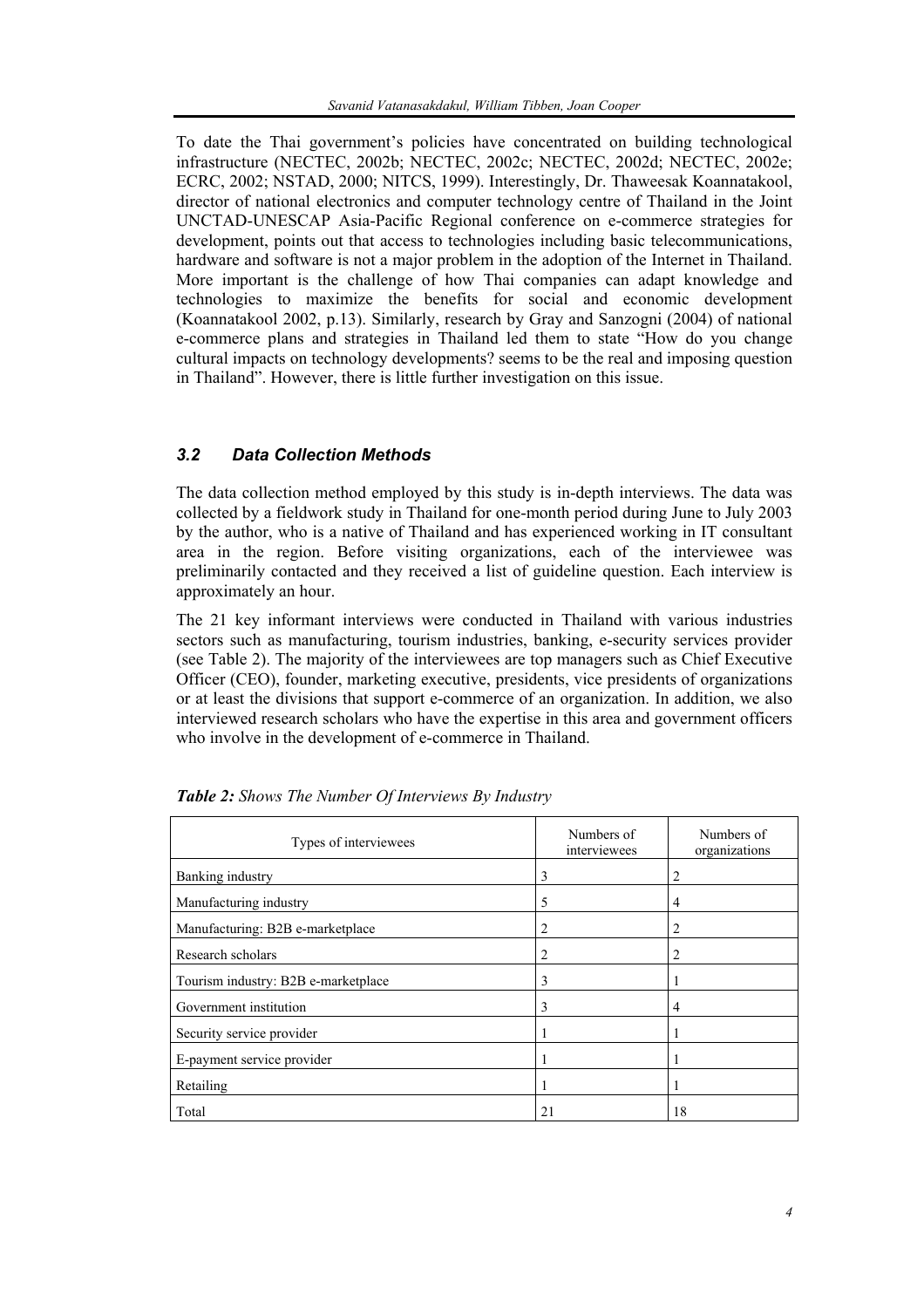The interviewees were asked about their firms' e-commerce operation except for the research scholars and government officials. Firstly, they were asked about scope and ecommerce applications that they have implemented and future plans. Secondly, we asked them to recall the general problems that they encountered from using Internet based B2B e-commerce. Then, we specifically discussed the social and cultures issues by using a framework from Table 1. In this stage, we seek to understand whether there is a relation between social and culture factors that can impact on technology implementation.

## **4 Key Findings**

This section discusses the key findings that we gained from the interview. The findings are presented in two main parts. Firstly, we present how Thai firms perceive the importance of e-commerce and to what extent they have implemented B2B e-commerce. Secondly, we discuss in details how and why social and culture factors impact on the adoption of B2B e-commerce in Thailand.

## *4.1 Overall B2B eCommerce In Thailand*

The interviews revealed that all of these firms have an awareness of the importance of ecommerce and the potential impact on their organizations. Together with the support from the government such as setting up a National IT plan 2010, firms have realized that ecommerce will change the way they do business (NECTEC, 2002b; NECTEC, 2002c; NSTDA, 2000). They know that they have to do something about it. In addition, with the expectation that firms will gain benefits from global market access and reduce cost some firms have started to implement e-commerce technologies into their organizations.

There are a few forms of B2B e-commerce being used in Thailand. However, in our study, the primary use of B2B e-commerce is limited to e-mail. E-mail is used for exchange information between trading partners. In addition, e-bidding and e-auction has been introduced to the organizations. Furthermore, industry market leaders acted as the first movers by setting up B2B e-marketplaces such as pantavanich.com, tourismemarketplace.com, and foodmarketexchange.com. Buyers and sellers conduct trade assisted by an intermediary. However, the problem expressed by interviewees who are the technologies providers such as e-marketplaces is that there are very low online activities.

## *4.2 Social And Culture Issues*

Although there is some evidence supporting the importance of culture in e-commerce adoption in Thailand, the interviews show that both industries and government sectors have not considered these issues when building B2B e-commerce strategies. Many Thai organizations are trying to build the physical infrastructures to support the development of e-commerce and mimic e-commerce models from Western countries. The interviews with the government officials on national ICTs projects revealed their main concerns were how to develop the modern technologies. There is no government research centre and little research concerned with the impact of social infrastructure (such as culture issues) on the success in designing and implementing e-strategies in Thailand. The common culture related issues faced by interviewees follows.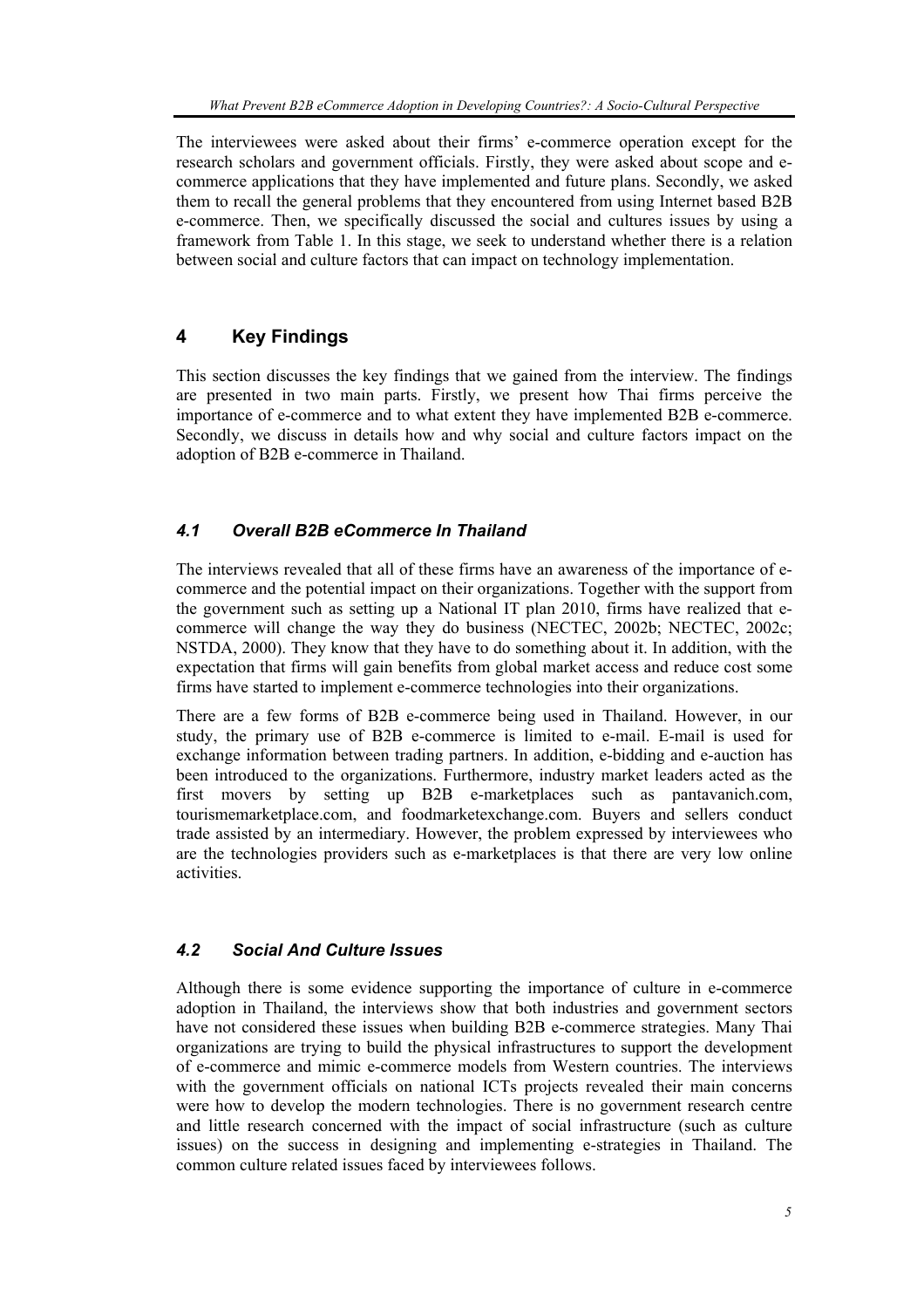#### *4.2.1 Trust And Control*

Thai society has a large power distance which is constructed by a high hierarchical structure and centralized control. This can be seen in family life where father has the most power. Children, students and subordinates are taught to show their respects to superiors. In addition, harmony and maintaining face are very important (Hofstede 1997, p.35-38).

These hierarchical relations are also a feature of the work where boss has the absolute power. Questioning or arguing the supervisor's works shows disrespect. Many interviewees said that there was a big gap between boss and subordinate where subordinates are afraid to propose new ideas if it most likely to be different from what is in their boss's mind. One of the interviewees is an expatriate European working as a senior management in Thailand expressed that

"Sometimes, I feel frustrated in working with Thai staff. Our work is related to the Internet and requires creativity and independent working environment. I am not saying that they their work is not good. But they have to wait for me to tell them what to do and they fear to approach to tell me their ideas. "

Thus, the decision making process is usually often executed in a top-down fashion. As indicated in the interview just quoted, this can stifle creativity. In addition, many of top management in Thailand are from the older generations who have little knowledge about e-commerce. This suggests that the context for the adoption of new methods such as ecommerce adoption is far from ideal.

According to Hofstede (1997, p.27), power distance reveals the extent to which less powerful members of a society expect and accept that power is distributed unequally. Hofstede's power distance can explain the low level of trust in Thai's society and its relation to the adoption of B2B e-commerce. This is confirmed by other research that states that Thai society has a hierarchical structure and centralized control which reflect characteristics of a low trust society (Thanasankit, 1999; Fuguyama 1996, p.31). The low trust society is generally works within a series of bureaucratic rules and less flexibility in the working environment (Fuguyama 1996, p.31). This results in less innovativeness and inhibits information flow. In addition, a study by Shane (1992) also confirms that a society that has high hierarchical tend to be less innovativeness than a non hierarchical society. Hierarchical societies tend to have control systems based less on trust, and more on rules and procedures.

The hierarchical nature of family life and work-life within Thai society is confirmed both by the interviews and other research. The specific factors that contribute to these cultural characteristics are explained sufficiently well by Hofstede's model.

#### *4.2.2 Motivation*

The interviews with managers selected for the study focused on their motivations for adoption of B2B e-commerce. We found that motivations to adoption of e-commerce can be categorized into three areas: forces by trading partners; free services; and company image.

Firstly, some firms were coerced to adopt e-commerce systems they now use. Such coercion can come from internal and external forces. Internal factors can take the form of overseas parent companies. In one example of internal forces, one company was forced to adopt B2B e-commerce arrangement because it was ordered by the company's head office in the US. The benefits from this change have largely been absent from the local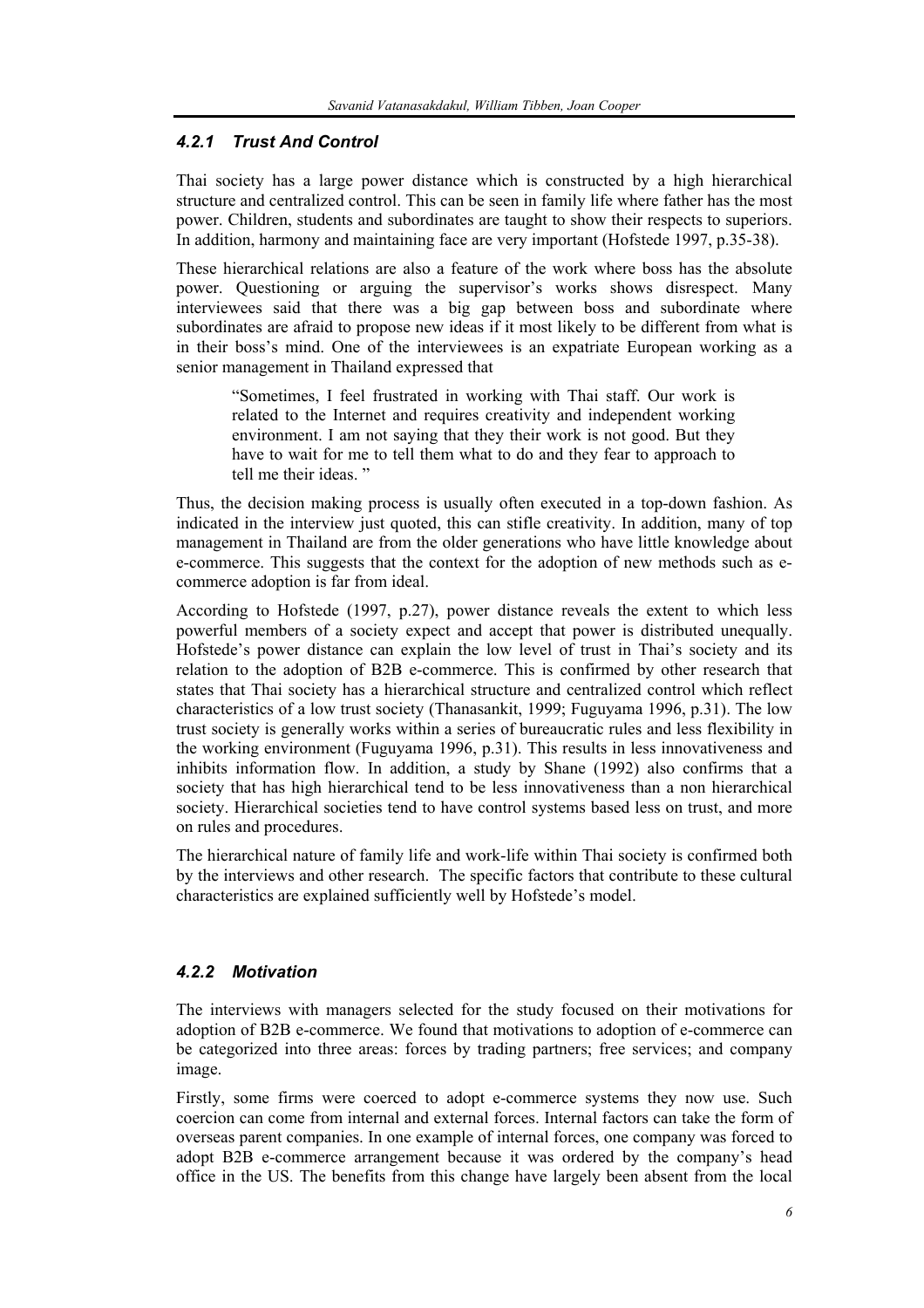operations though better cost accounting measures have proved to be useful for head office.

External factors can take the form of powerful trading partners and government projects. Eight of the interviewees said that they have implemented online systems such as ebidding, e-auction and e-marketplace by pressure. For example, a large organization that is a market leader pioneered e-marketplace project forced trading partners to use online bidding system. If they do not use this new system, they cannot trade with them. Generally, participants need to pay extra online transaction fees and setup related costs. Companies then need to buy computers, Internet connections and skilled staff for bidding online. In addition, some government projects have began to introduce the online bidding system for contractor companies to bid for the best price. However, we found that companies prefer the traditional bidding method that involves less cost and makes better use of locally available skills.

For others, the motivation for participating in e-commerce is because it is free such as free email, free web space and free participate in e-marketplaces. For example, there are some projects initiated by governments or private companies that offer free entry to join e-marketplace and email. This case is normally found in small and medium enterprise (SME).

Thirdly, many firms have adopted B2B e-commerce because of company image. For example, many firms have built websites after they have seen what others have done. It is clear that, for some, having a websites is important in order to maintain a modern image against competitors.

The value that Thai culture places on the maintenance of face and image may explain why some have adopted e-commerce for reasons that cannot be directly related to business strategy. According to Hofstede's culture dimensions image and face are both characteristics of time-orientation and collectivism. Hofstede (1997, p.173) describes the characteristics of short-term orientation society as: concern with 'face'; expectation of quick results; and social pressure to keep up with someone else (even if it means overspending). In the collectivist Thai culture of Thailand, image, face, shame and belongingness are very important (Hofstede 1997, p.61). Similarly to companies' worldwide, Thai companies are probably using e-commerce to promote image. However, the knowledge of the dominant cultural traits of short- term orientation and collectivism also provides an important window on factors that detract from successful e-commerce outcomes in Thailand.

## *4.2.3 Lack Of Initiative*

From the interview, we found that many Thai managers prefer to use "Wait and See" strategy. They often said that Lor Doo Pai Korn (in Thai), which means that they would not adopt until they see a good result from other people. This also shows the lack of initiative role in the adoption of new technologies in Thai's society.

The reason why Thai's society lacks of initiative in adoption of B2B e-commerce may cause by an inadequate knowledge about e-business. From the interview, we found that many Thai people do not have a good understanding of this new technologies and new business model. An example is the interview with one of the biggest manufacturing in Thailand. This may explain why Thai manufacturing industry has a very slow uptake in ecommerce. According to a survey by Thai Electronic Commerce Resource Centre shows that only 1 to 2 percent of Thai's manufacturing industry has e-commerce system (NECTEC, 2002a).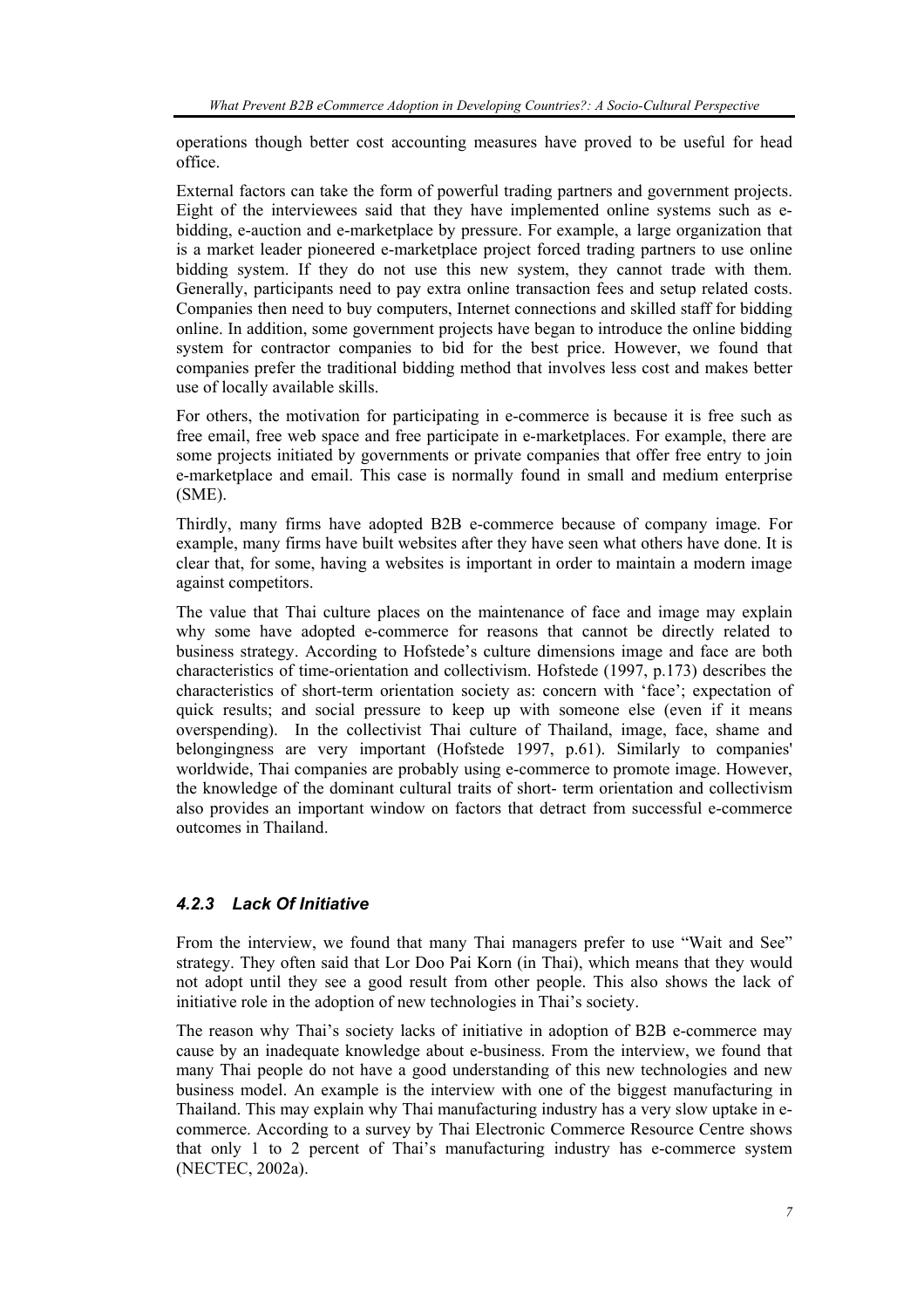Interviewer: Does your organization have e-commerce system?

Interviewee: Yes, we do.

- Interviewer: What kind of online systems implemented in your organization?
- Interviewee: Oh, we now have our website and we also have implemented full e-commerce system.
- Interviewer: Can you give me some examples, please?
- Interviewee: We have email and customers can order products online as well.
- Interviewer: So, you have an online ordering system. How does it work?
- Interviewee: Customer can order by using email and then my secretary will print the order and put it on my desk.

In addition, Hofstede's culture factors which are uncertainty avoidance and femininity can be used to explain the issue of initiative in Thai's society. Firstly, Hofstede refers to uncertainty avoidance where members can feel threatened by unknown situations (Hofstede 1996, p.113). If we consider a decision making process, people tend to make a decision by choosing an option that remove the difference between desired and actual outcome (Baird 1989, p.11-13). For e-commerce, the actual outcome is difficult to pre determine. The high degree of uncertainty tends to clash with Thai's society strong uncertainty avoidance. Thai people tend to use a conservative approach in conducting business and there is a high degree of resistance to change. Thus, it stands to reason that a strong uncertainty avoidance people are slower adopters of new e-commerce strategies.

In addition, Hofstede (1997, p.96) ranked Thailand as a country that has a strong femininity value. Thai's femininity value also can explain slow adoption of e-commerce. Femininity culture cares for others and quality of life, while masculinity culture dominates by success and achievement. Lor Doo Pai Korn expresses the characteristics of conservative "wait-and-see" way of thinking rather than taking the initiative.

#### *4.2.4 Importance Of Personal Network Contact*

Many interviewees, particularly in manufacturing industries, do not believe that B2B ecommerce will help their business to gain more business opportunities. Although, they have their own websites, most of businesses contacts are not from the web channel. According to the interviewees, many Thai managers are required to socialize with business partners especially customers to gain business contacts. It is a cultural factor to visit customers in person on the important occasions such as New Year and sometimes birthday. Gift exchange is an etiquette custom in Asia to maintain a good relationship, which is contrast to Western culture, where give is normally exchanged in between relative and family (Irwin 1996, p. 73). Thus, it is a common practice to visit suppliers and customers in person and organize activities such as golfing, business lunch or dinner to success in businesses.

For example, one of the companies, which is the US based company in Thailand, has a policy to implement e-mail in order to enhance communication method. It is no doubt that email works well in US; however, there are some unusual examples of email use in Thailand. One of the interviewees said,

"I have to use email because it is a company policy. Many of our clients and trading partners do not like to use email. They prefer fax or telephone. Sometime, I have to send email to clients, but I still need to make a call to confirm with them whether they have received it. Some of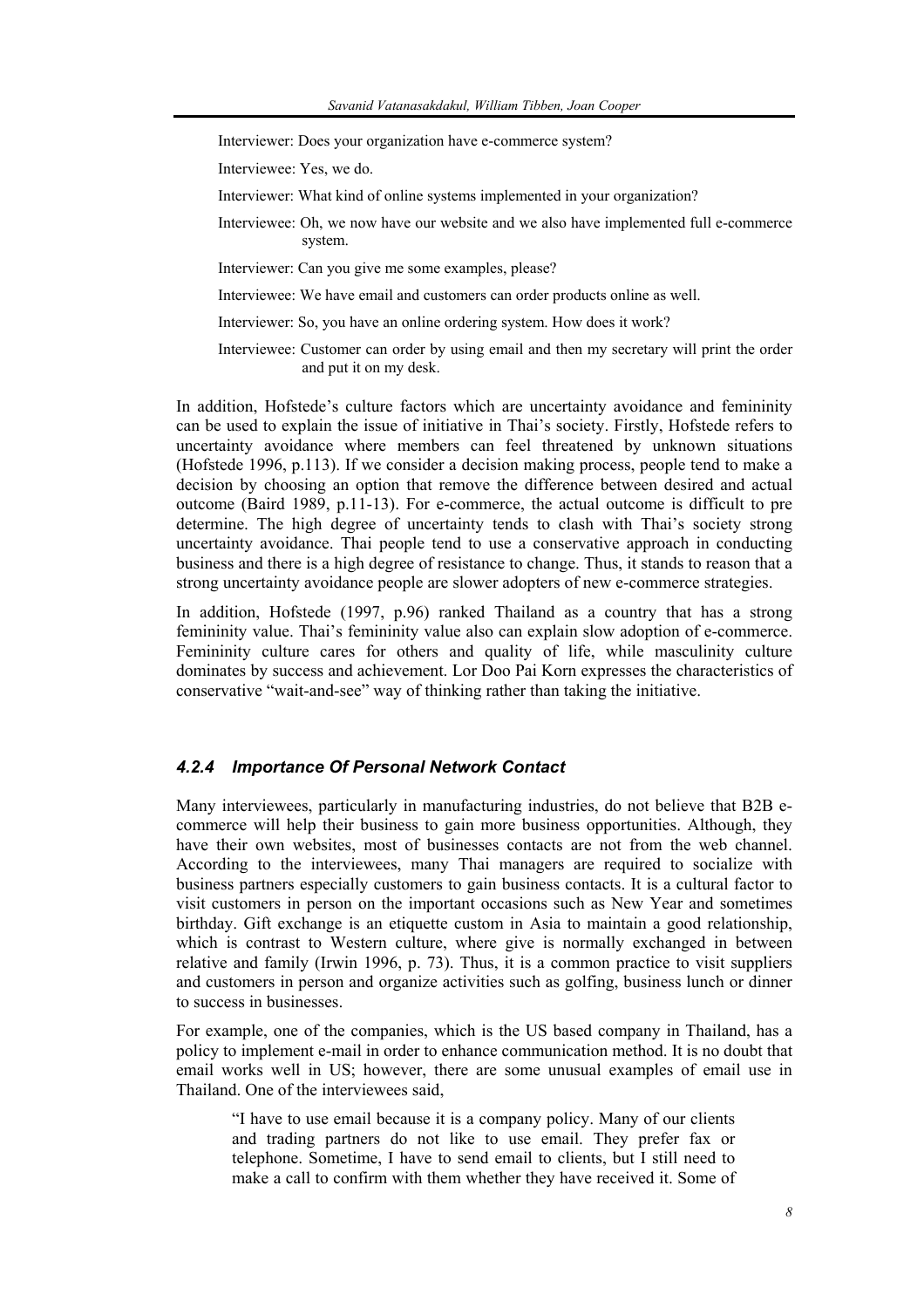them do not have emails or if they have, they do not check it in on regular basis. And it is a nature of our business that we always entertain clients after hour to get business contacts. For example, this evening, I have to entertain our clients. I have to use email to send him a document because my boss' policy. However, I can give him the document in person any way."

In Thai's femininity society, maintaining a warm relationship with people is important (Hofstede 1997, p.96). Personal relationships including exclusive personal services, warm relationship and face-to-face contact are the fundamental to building trust and it is very important in doing business in Thailand. This contrasts to e-commerce models where face-to-face contact is minimized and self- service is promoted. A study by Thongeen and Speece (2002) on small and medium enterprise (SME) and e-commerce adoption in Thailand also confirms the importance of personal network in doing business in Thailand. Similarly, they pointed out that "connection" (this means personal network contact in Thailand) inhibits e-commerce adoption in Thai's society.

## *4.2.5 Cost*

One of the prime benefits from implementing B2B e-commerce is cost deduction (Kraemer et al., 2002). Firms that implement Internet based B2B e-commerce reduce transaction cost in many ways. Berthon (et al., 2003) classified type of transaction cost that firms may benefits from Internet based commerce into six categories that are searching costs, information costs, bargaining costs, decision cost, policy cost and enforcement cost (see table 3).

| <b>Type of costs</b> | <b>Description</b>                                                                                                                                                                                                                                                                                                                         |
|----------------------|--------------------------------------------------------------------------------------------------------------------------------------------------------------------------------------------------------------------------------------------------------------------------------------------------------------------------------------------|
| Searching costs      | Reduce time and effort in finding products, services and solutions, and potential<br>suppliers and buyers.                                                                                                                                                                                                                                 |
| Information costs    | Buyers who wish to learn more about thermoplastics and what is available                                                                                                                                                                                                                                                                   |
|                      | before purchasing previously would have had to read magazines and journals, talk to<br>knowledgeable individuals and visit producers. They can now access company and<br>product information easily and at no cost, obtain comparative product information<br>and access suppliers on the Web.                                             |
| Bargaining costs     | Time normally taken by customer to negotiate can now be used for other purposes as<br>intelligent agents transact and negotiate on the customer's behalf.                                                                                                                                                                                  |
| Decision costs       | The cost of deciding over Supplier A vs. Supplier B, or Product A vs. Product B.<br>Proprietary and/or comparative websites provide information on suppliers, products<br>and services.                                                                                                                                                    |
| Policy costs         | Previously, customers had to wait to receive statements and accounts, and then to<br>check on paper for correctness. On-line ordering and billing allows buyers to check<br>statements in real time.                                                                                                                                       |
| Enforcement costs    | When a problem exists with a supplier, how does the buyer enforce contractual<br>rights? In the real world this would require legal assistance. Publicizing the<br>infringement of rights would be difficult and expensive. Chat lines, bulletin boards<br>and on-line media offer an easy and inexpensive way of making suppliers listen. |

*Table 3***:** *Examples Of How Internet Based eCommerce Can Reduce Transaction Cost (Berthon et al., 2003)*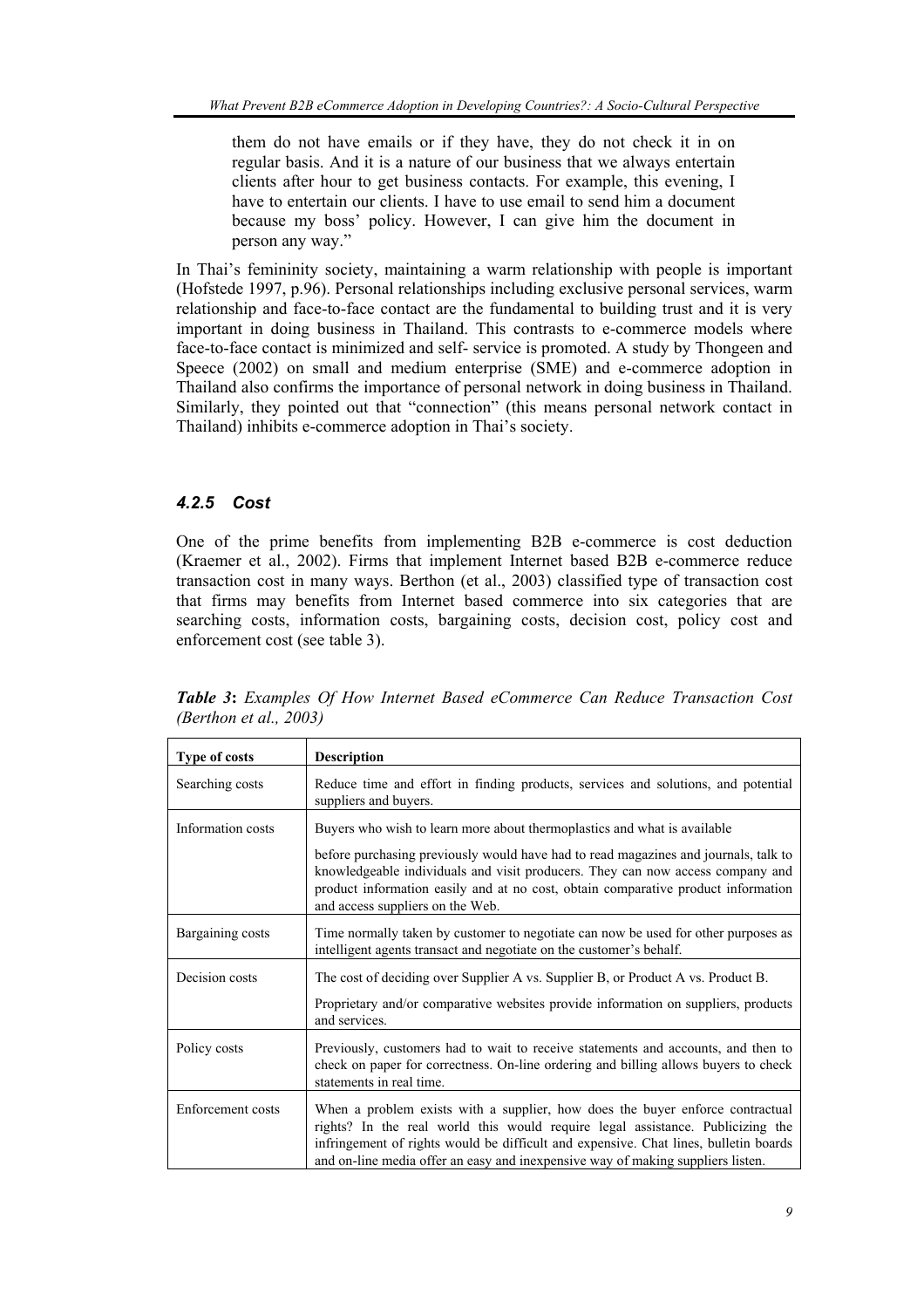According to the interviews, most of the Thai firms use e-commerce for information only. Firms benefit from searching cost and information cost. However, for the bargaining and decision processes, most firms still prefer to use a traditional way to do business such as meeting and face to face contact. In addition, doing business online makes them feel insecure. For the policy cost, Thai people do not accept digital documents for official use. There is a hesitation in using digital documents such as online billing, online statement and online ordering. They prefer to see the hard copy papers with the stamp and signature.

Given example of email, the objective of email is to enhance a communication method with a very reasonable price. However, introducing email to some firms may result in increasing cost. Thai society is a low trust context. We learnt from interviewees that they prefer to use telephone and fax to make sure that recipients get the message. Many times they have to make a phone call to confirm with another party to ensure that they receive and read the message.

Another example is using online payment methods. Using online payment methods conflict with local people's life styles. Many people find that it is more convenient to use staff to do offline payment such as cash and walk in to the bank. Besides the security issue, we found that Thai people feel that it is easier to use junior staff to do this task rather than they have to do it online themselves. This is maybe because the cost of technologies here is relatively high and sometimes it is higher than a cheap local labor cost. One of the interviewee said,

"Why do I need to use online banking? It is complicated and I have to spend more time to process a transaction by myself. I think it is easier to use my messenger to go to the bank near by. It is more convenience to me"

Thus, it can be seen that B2B e-commerce technologies are not likely to enable a cost reduction in Thailand. This finding is similar to findings by Pare (2001) which conducted an analysis on 117 B2B e-hubs in developing countries in South Africa countries, Kenya and Bangladesh. He found that these countries were not gaining much benefit from ecommerce as well.

The above examples show how Thai's life style, which refers to the common behavior in a society, conflicts with the way that B2B technologies operate. As a consequence many interviewees do not see how these technologies will help them to improve their businesses processes. In addition, Thai's society may be unfamiliar with B2B ecommerce technologies which evolve form Western's lifestyle. Generally, Western culture offers sharp contrasts to the traditional Thai culture. However, Hofstede's culture theory does not address the problem where cultures "clash" through technology – where needs of Thai businesses are different to the needs Western technologies are designed to meet. As a result, it is suggested that life style should also be included when analyzing B2B e-commerce adoption in developing countries.

## *4.2.6 Language Barrier*

From the interviews, language is ranked to be a very serious problem. The issue related to language is important because it is a gateway of information and knowledge transfer in the digital age (Gloor 2000, p.5). English is a primary language used in many Western countries where new technologies originate. It is the predominant language for development of IT and e-commerce and it also the main language used on the Web (Chieochan et al. 2002, p.26; Perry and Schneider, 2001). English language represents 50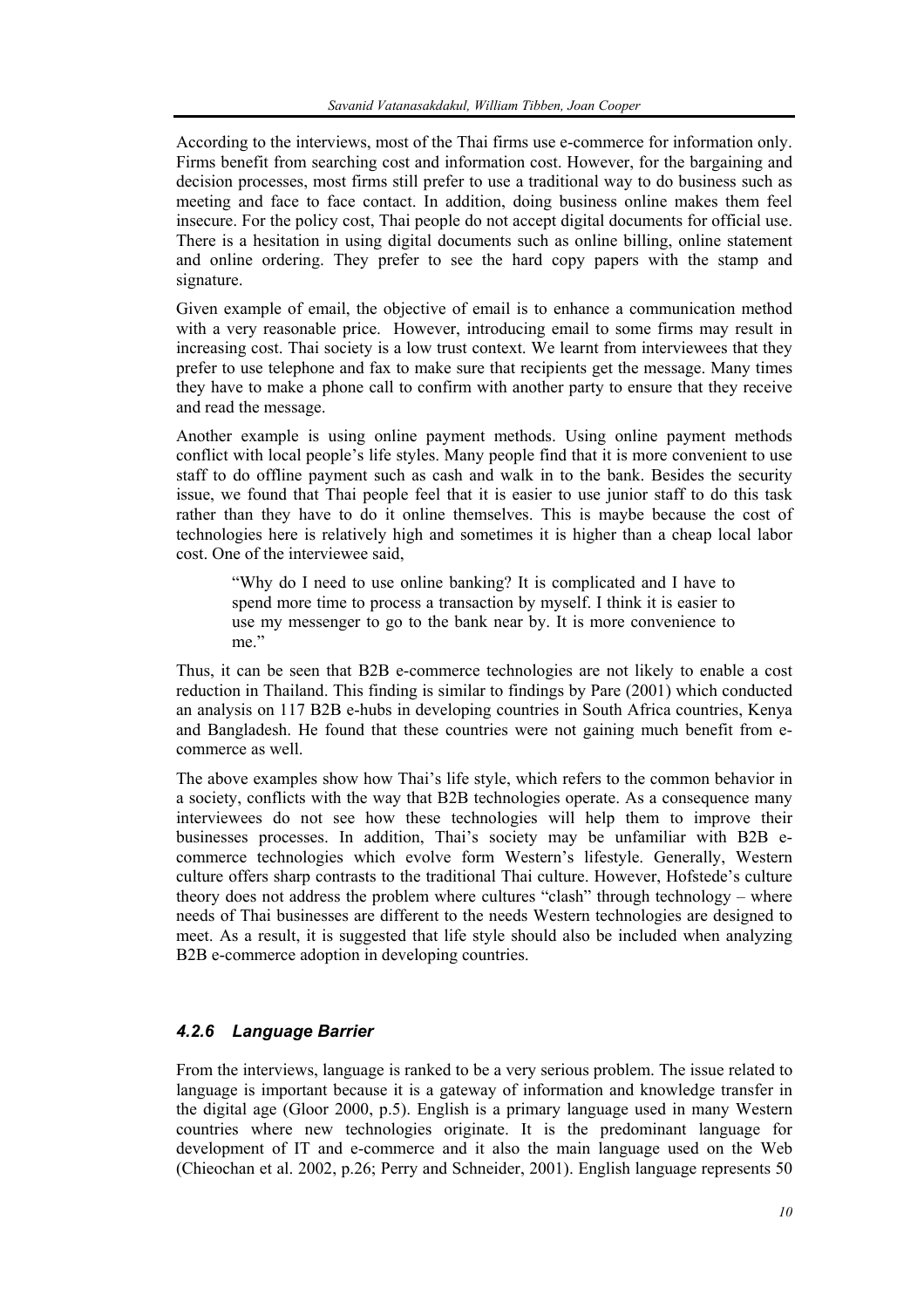percent of Internet users (228 million), and it is expected to grow to 270 million in 2003 (Chalakornkul et al., 2001).

Thailand has never itself be colonized by Western countries. Thai people do not speak another language. Generally, the ability to communicate in other languages such as English, Spanish, Chinese and French are poor. In other words, no other countries speak Thai language except Thailand.

The impact of language barrier is found in B2B more than B2C. For B2C, Thai people do not have much problem in accessing to websites because there are many websites in Thai language. On the other hand, for B2B, businesses hope to use this new channel to access a global market. Ability to communicate in the international language such as English is necessary. The problem that Thai firms face is a lack of staff that has the ability to communicate in English. For example, we found that in Thai tourism industry, many tour operators do not want to use email and update their information on the web. They have email enquiries from overseas, but they have difficulty replying back in foreign languages.

An apparent gap appears in the study of role of culture on B2B e-commerce adoption in developing countries where language seems to be a significant issue. Although Hofstede does identify and discuss language, there appears a need to better understand of the role of language by more specific incorporation into the model (Hofstede, 1997).

## **5 Discussion And Conclusion**

The following discussion is classified into two main points. Firstly, the research findings from the case study are discussed. Then, the effectiveness of Hofstede's national culture theory is discussed. From this conclusions are drawn.

*Firstly*, the key findings drawn from the interviews relate to social and cultural issues on B2B e-commerce adoption. These were presented as six issues: control; motivation; initiative; personal network contact; cost; and language barriers. These issues demonstrated a sharp contrast between Thai culture and the needs that the adopted ecommerce technologies fulfilled. It can be seen that B2B e-commerce does not always help firms to reduce cost and gain business opportunities. In fact, it depends on how technologies are adapted to the local physical and social environment.

This study, therefore, confirms Koannatakool's (2002, p.13) assertion that access to telecommunication technologies and associated hardware and software is not in itself the primary barrier to the adoption of the Internet in Thailand. The fundamental problem of B2B e-commerce in Thailand cannot therefore be solely focused on technology. The research data tells us that the primary challenge that Thai companies face today is how to maximize the advantages from the technologies that are currently implemented. In general, Thai firms do not feel that B2B e-commerce helps their business to gain more business opportunities. Hence, this research shows that there is a relationship between culture value and the success of B2B e-commerce adoption in developing countries.

**Secondly**, this study finds that Hofstede's national culture dimensions can be used to explain many aspects of B2B e-commerce adoption in relation to Thai culture. However, there are some issues that emerge from the interviews that suggest further refinement of the framework is needed for the study of B2B e-commerce adoption in developing countries.

This research suggests that *language* should be incorporated better within Hofstede's culture dimension. Language is an important aspect of culture (Hall, 1973; Evers, 1999).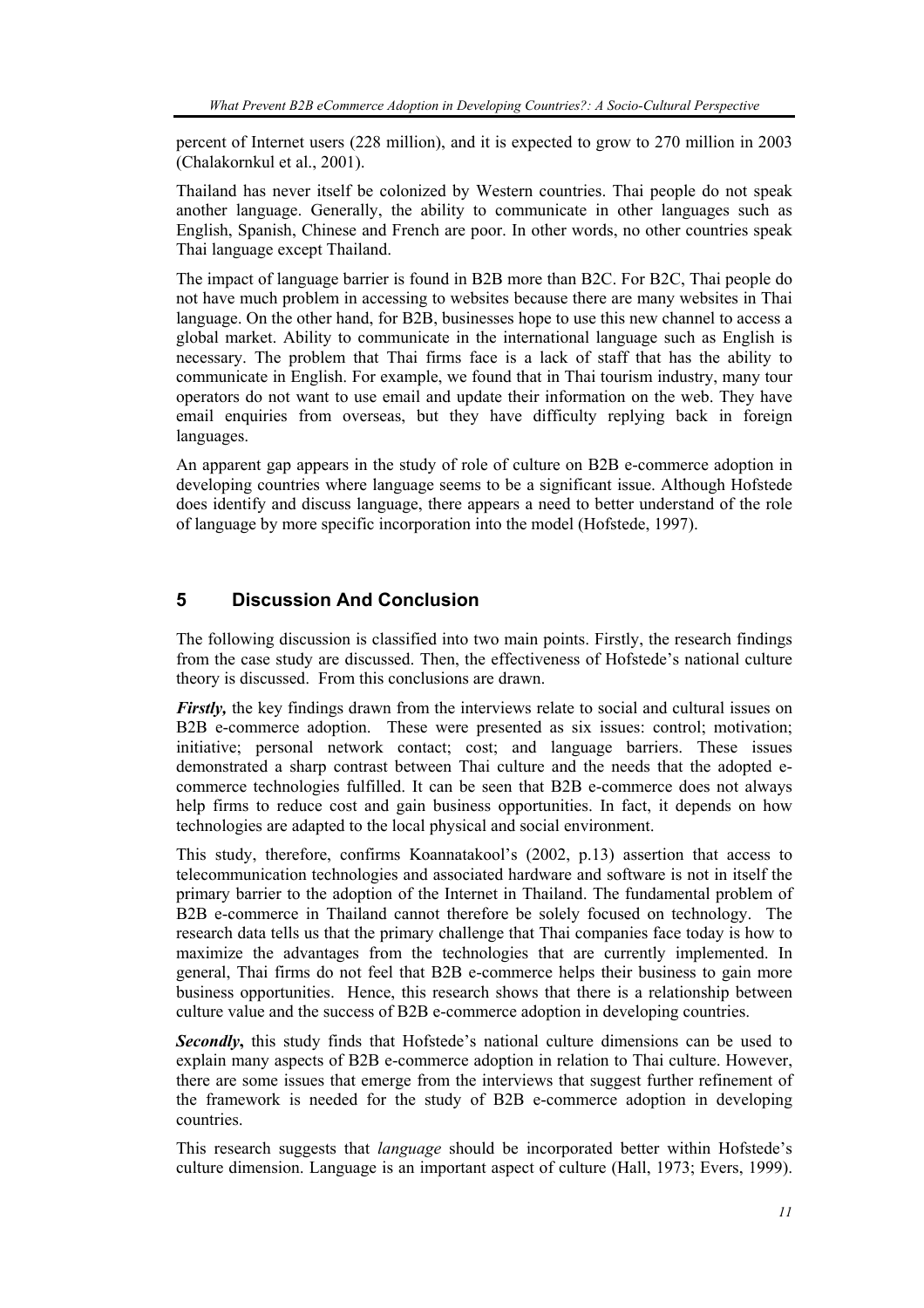It is a communication tool to express feeling of the world around us. The study found that the ability to communicate in English language is important. Language holds a strong influence over the use of B2B e-commerce technologies in developing countries as the nature of B2B e-commerce enables global trading.

In addition, this research suggests that it is necessary to consider common use and familiarity of technologies in a society. This is referred to here as the *life style* factor. There are some cultures issues that could not be explained logically or yet understood why by researchers unfamiliar with the nuances of Thai culture. For example, while Thai people's reluctance to adopt online payment methods appears as irrational, it makes sense if one realizes that transactions performed in a face-to-face manner actually save time and money. This is why Thai businesses generally prefer to use messengers to do it for them.

Hence, it is found that e-commerce technology and business models evolved from Western countries, does not always work well with developing countries where cultures and business environment are different. It appears that cultural assumptions can be built into technologies (Hill 1988, pp.85-86) and when such technologies are transported to a foreign location a serious mismatch may occur. If one views language as being a tool the analogy of technology could be also applied to language. The absence of a specific function for technology or language in Hofstede's model indicates an area where further development of his model can occur.

The more immediate insights that can be drawn from this study are that Thai businesses should pay attention to the use of combination strategies between online and offline models when designing e-strategies. Social and cultural context can be used as a key variable to determine the extensive use of online and offline strategies and this needs future research.

## **References**

- [APEC] Asia Pacific Economic Cooperation Telecommunications and Information Working Group (2002). E-commerce Readiness in East Asian APEC Economies A precursor to determine HRD Requirements and Capacity Building. APEC Secretariat, Singapore
- Berthon, Pierre & Ewing, Michael, Pitt & Leyland and Naude, Peter (2003), Understand B2B and the Web: the acceleration of coordination and motivation, Journal of Industrial Marketing Management, Vol. 32, pp. 553– 561
- Bhabha, Homi L. (1994). The location of culture, Routledge, UK
- Chalakornkul, Pisut and Udomwongyont, Wandee and Somprakij, Charnwit and Kaiyasit Kundita, (2001). An exploratory investigation of global perspective on ecommerce, Internet and digital economy, In the First National Conference on Electronic Business "Enlightening: Successful e-Business Model, Bangkok, Thailand, 24 -25 October 2001
- Chieochan, O, Lindley, D. and Dunn, T. (2002). The adoption of information technology: a foundation of E-commerce development in Thai culture in Teerasak Thanasakit (ed). E-Commerce and Culture Values, Group Publishing, December 2002, pp.17-50
- Clarke, Irvine & Flaherty, Theresa (2003), Web-based B2B portals, Journal of Industrial Marketing Management, Vol. 32, pp.15– 23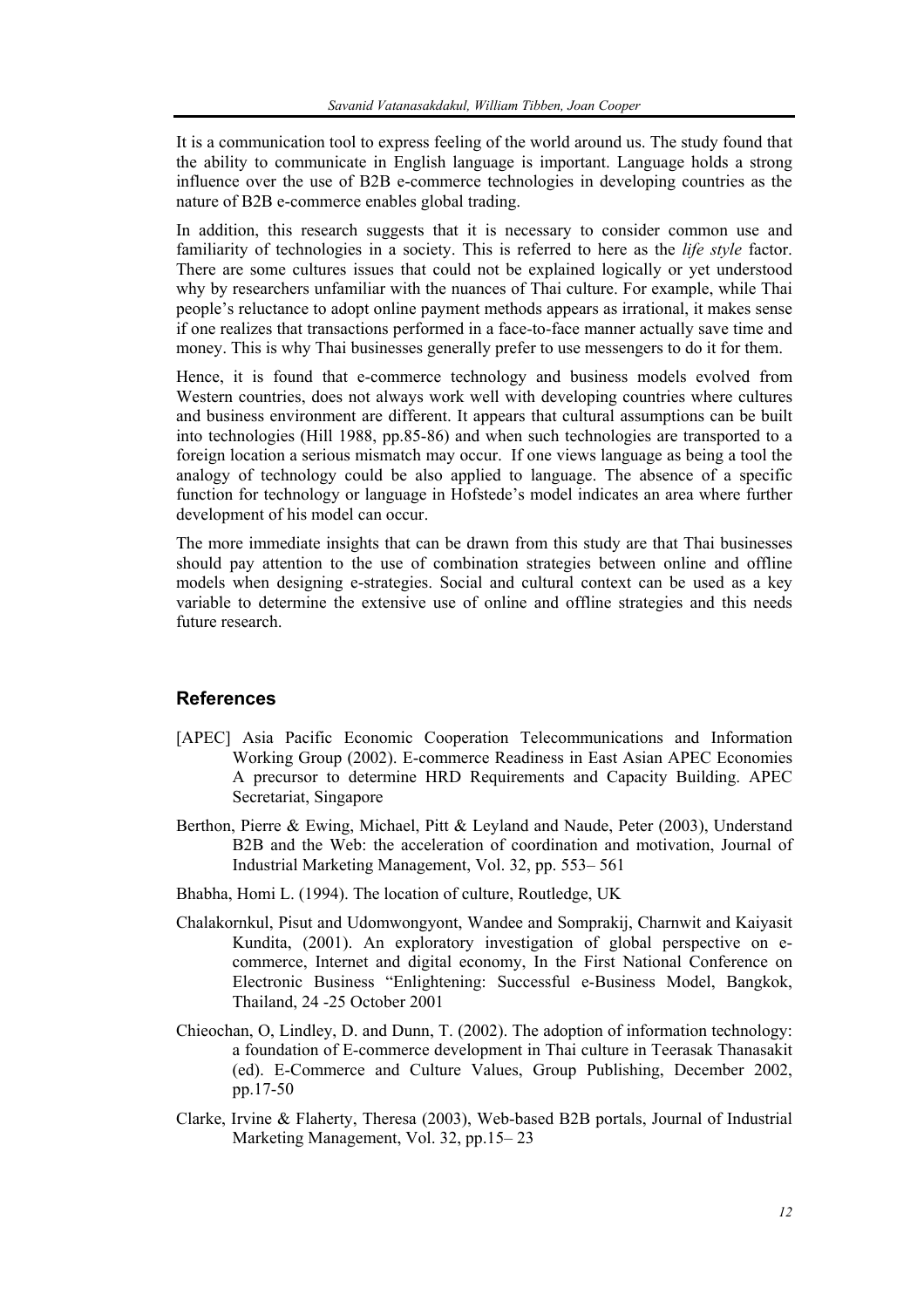- Creswell, John. (2003). Research Design: Qualitative, Quantitative and Mixed Methods Approach (2nd Ed.), SAGE, USA
- Evers, Vanessa and Day, Donald, (1997). The role of culture in interface acceptance, in Howard, J. Hammond and G. Lindegaard (ed). Human Computer Interaction, Chapman and Hall, London.
- Irwin, Harry (1996). Communicating with Asia: Understanding people and customs, Allen & Unwin, Australia
- Fukuyama, Francis (1995), Trust: The social virtues and the creation of prosperity, Hamish Hamilton, London
- Gibbs, Jennifer and Kraemer, Kenneth L. and Dedrick, Jason, (2002). Environment and policy factors shaping e-commerce diffusion: A cross country comparison, Information Technology and Organizations, University of California, Irvine
- Gloor, Peter. (2000). Making the e-business transformation, Springer-Verlan, London
- Gray, Ann. (2003). Research practice for cultural studies, SAGE, London
- Gray, Heather & Sanzogni, Louis (2004). Technology Leapforgging in Thailand: Issues for the support of e-commerce infrastructure, The Electronic Journal on Information Systems in Developing Countries, Vol. 16, No. 3, pp.1-20
- Gulledge, Thomas (2002), B2B eMarketplaces and small and medium sized enterprise, Journal of Computers in Industry, Vol. 49, pp. 47–58
- Gurstein, Michael. (2003) "Effective use: A community informatics strategy beyond the digital divide," *First Monday*, Vol 8, 12.
- Hall, Edward (1973). The silent language. Garden City, New York
- Hofstede, Geert, (1997). Cultures and organizations: Software of the mind. McGraw-Hill, USA
- Humphrey, John & Mansell, Robin & Pare, Daniel and Schmitz, Hubert (2003), The reality of e-commerce with developing countries, Available: www.gapreseach.org/production/publications.html
- Jussawalla M. and Taylor, R. D. (2003) *Information technology parks of the Asia Pacific : lessons for the Regional Digital Divide* M.E. Sharpe, New York.
- Humphrey, John (2002). Business to business e-commerce and access to global markets: exclusive or inclusive outcomes?. Available: www.gapreseach.org/production/publications.html
- Kling, Rob (2000), 'Social informatics: New perspective on social research about information and communication technologies', Prometheus, Vol.18, No. 3
- Koannatakool, Thaweesak (2002), Evaluating National E-commerce Strategies, Proceeding of Joint UNCTAD-UNESCAP Asia-Pacific Regional Conference on E-commerce strategies for development, Bangkok Thailand, 22 November 2002
- Kraemer, Kenneth & Gibbs, Jennifer and Derick, Jackson (2002), Impacts of globalization on e-commerce adoption and firm performance: A cross country investigation, Center for research on information technology and organization, University of California, Irvine.
- Miles, Matthew B. and Huberman, A. Michael (1994). An expanded sourcebook: Qualitative Data Analysis (2nd Ed.), SAGE, USA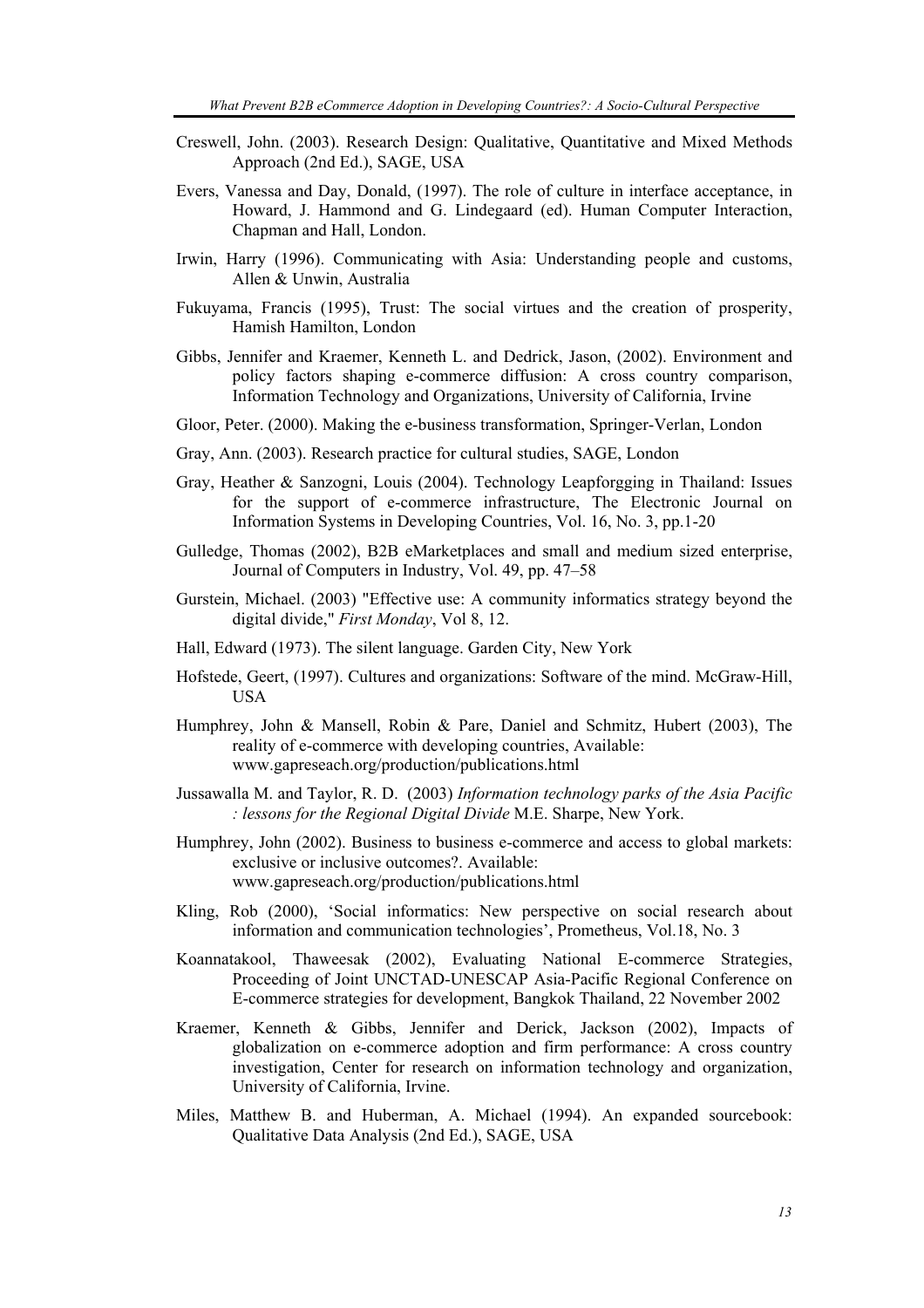- [NECTEC] National Electronic and Computer Technology Center (2002a), 'E-commerce Thailand: Statistic and Analysis' [online]. Available http://www.ecommerce.or.th/. [Accessed 13 April 2003]
- [NECTEC] National Electronic and Computer Technology Center (2002b), 'Thai IT plan 2010: Thailand vision towards knowledge based economy' [online]. Available http://www.ecommerce.or.th/. [Accessed 13 April 2003]
- [NECTEC] National Electronic and Computer Technology Center (2002c), Current plan and projects of National Electronic and Computer Technology Center and National Science and Technology Development Agency. Ministry of Science Technology and Environment, Bangkok
- [NECTEC] National Electronic and Computer Technology Center (2002d), Annaul progress report of current ICT projects of National Electronic and Computer Technology Center. Ministry of Science Technology and Environment, Bangkok
- [NECTEC] National Electronic and Computer Technology Center (2002e), NECTEC profile. Ministry of Science Technology and Environment, Bangkok
- [NITCS] National Information Technology Committee Secretariat (1999). Annual progress report of National IT projects, Ministry of Science Technology and Environment, Bangkok
- [NSTDA] National Science and Technology Development Agency (2000). Strategic Master Plan on Electronic, Computer, Telecommunication and Information Technology years 2000-2009. Ministry of Science Technology and Environment, Bangkok
- Pare, Daniel (2001). Does this site deliver? B2B e-commerce services for developing countries. Available: www.gapreseach.org/production/publications.html
- Pare, Daniel (2002). B2B e-commerce services and developing countries: disentangling Myth from reality. Available: www.gapreseach.org/production/publications.html
- Pavlou, Paul and Chai, Lin (2002), 'What drives electronic commerce across cultures?: A cross-cultural empirical investigation of the theory of planned behaviour?, Journal of electronic commerce research, vol. 3, No. 4, pp. 240-253
- Perry, James T. and Schneider Gary P (2001). New Perspectives on E-commerce. Thomson Learning, USA.
- Punch, Keith. F. (1998). Introduction to Social Research: Quantitative and Qualitative approach, SAGE, London
- Rokhman, Ali and Finley, Marion R., (2002). Models of e-commerce diffusion in developing countries. In the 10th International conference on telecommunication system, Monterey, California
- Rubin, Herbert J. and Rubin, Irene S. (1995). Qualitative Interviewing: The Art of Hearing Data, SAGE, USA
- Sagarik, Rapee, (1986). The traditional natural environment, cultural surroundings and forces of change in the Thai way of life in The Siam society under royal patronaage (ed). Culture and environment in Thailand: A symposium of the Siam society, Duang Kamol, Thailand, pp.1-6.
- Shane, Scott A. (1992), 'Why do some societies invent more than others?', Journal of Business Venturing. Vol. 7, pp.29-46
- Standifer, Rhetta & Wall, James, Managing conflicts in B2B e-commerce (2003), Journal of Business Horizons, March-April